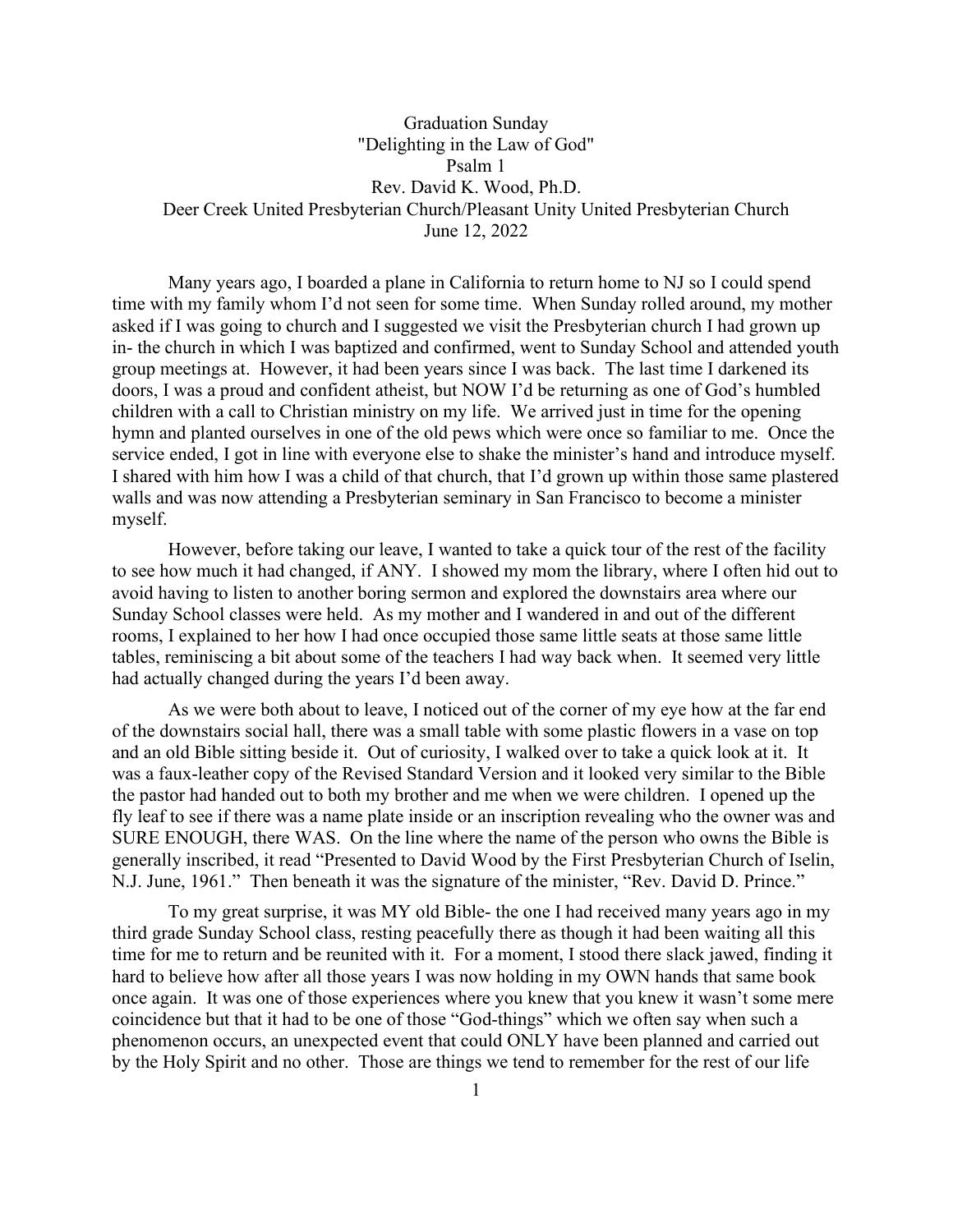and I HAVE. As a result, almost everywhere I go, I always make sure I have my Bible in my backpack which I take with me whenever I leave the house.

Over the past half century, I have since accrued a WHOLE COLLECTION of Bibles. Apart from the Gospels, I've come to appreciate the PSALMS more than any other book in it. Years ago, I promised myself that before my ministry concluded, I would preach on every Psalm at least once- all 150 of them. Well, true to my customary iron resolve, I've actually never preached on more than a HANDFUL of them. What I love MOST about the Psalter is that it is essentially a book of life, not so much about life in the here-after as of life RIGHT NOW. They address us in our immediate situation utilizing the whole gamut of feeling and human emotion. That is why they offer so much hope to us in times of sickness or tragedy or death- they speak to us in the language of the heart and to those places we find ourselves most vulnerable.

THIS week we are looking at what is an essential building block for fostering greater spiritual maturity in our lives, and for the writer of Psalm 1, it begins by first developing an enduring love for God's Word and then learning to live by it. In doing so, we soon discover that MORE than a book of laws or moral instruction or beautiful poetry, MORE than a record of God's acts in human history, God's Word is a "love letter" to his people. It is meant to reassure us that we are loved with an everlasting love and how NOTHING will ever stand between us and God's presence OR his love.

Psalm 1 serves as a prologue to the rest of the Psalter and it introduces two great themes that continually recur throughout the others- the blessings of OBEDIENCE before God contrasted with the curses of DISOBEDIENCE. It opens with the words, "Blessed (or happy) is the one who does not walk in the counsel of the wicked, nor stands in the way of sinners, nor sits in the seat of scoffers, but whose delight is in the law of the Lord and on his law doth meditate both day and night." It was the same instruction given by Joshua when he told the people to be strong and of good courage, that by loving the Law and meditating on it regularly, and then doing all that the Law commands, they'd be assured of success wherever they went.

Accordingly, the way we STAY blessed is to love God's Word and to allow its power and influence to saturate our minds and imagination. When I was in college, I once asked my New Testament professor where one should begin reading the Bible and he told me to concentrate on THE PERSONALITY AND CHARACTER OF JESUS IN THE GOSPELS. He said that if I did, it would eventually work its way into MY heart and imprint itself onto MY nature, MY character. He was saying that if you ARE serious about this book and you give it a paramount place in your life, by slow degrees it will then begin to inwardly reshape you into the image of CHRIST HIMSELF. Christ's nature will slowly become impressed into your OWN so that like the Apostle Paul, you TOO will be able to say, "I have been crucified with Christ; yet it is no longer I who live, but Christ who lives in me."

Years ago, I inscribed in the frontispiece of one of my Bibles an old quote from the famous 19<sup>th</sup> century evangelist D.L. Moody who once advised, "Get into this book and this book will soon get into you!" I wrote it there in order to remind myself how the Word of God is the "Bread of Life," that rather than put under the night stand to gather dust or leave it on the living room coffee table to impress people with, it SHOULD be "eaten and digested," that it is intended to be lived with and meditated upon each and every day. And if this DOES become an important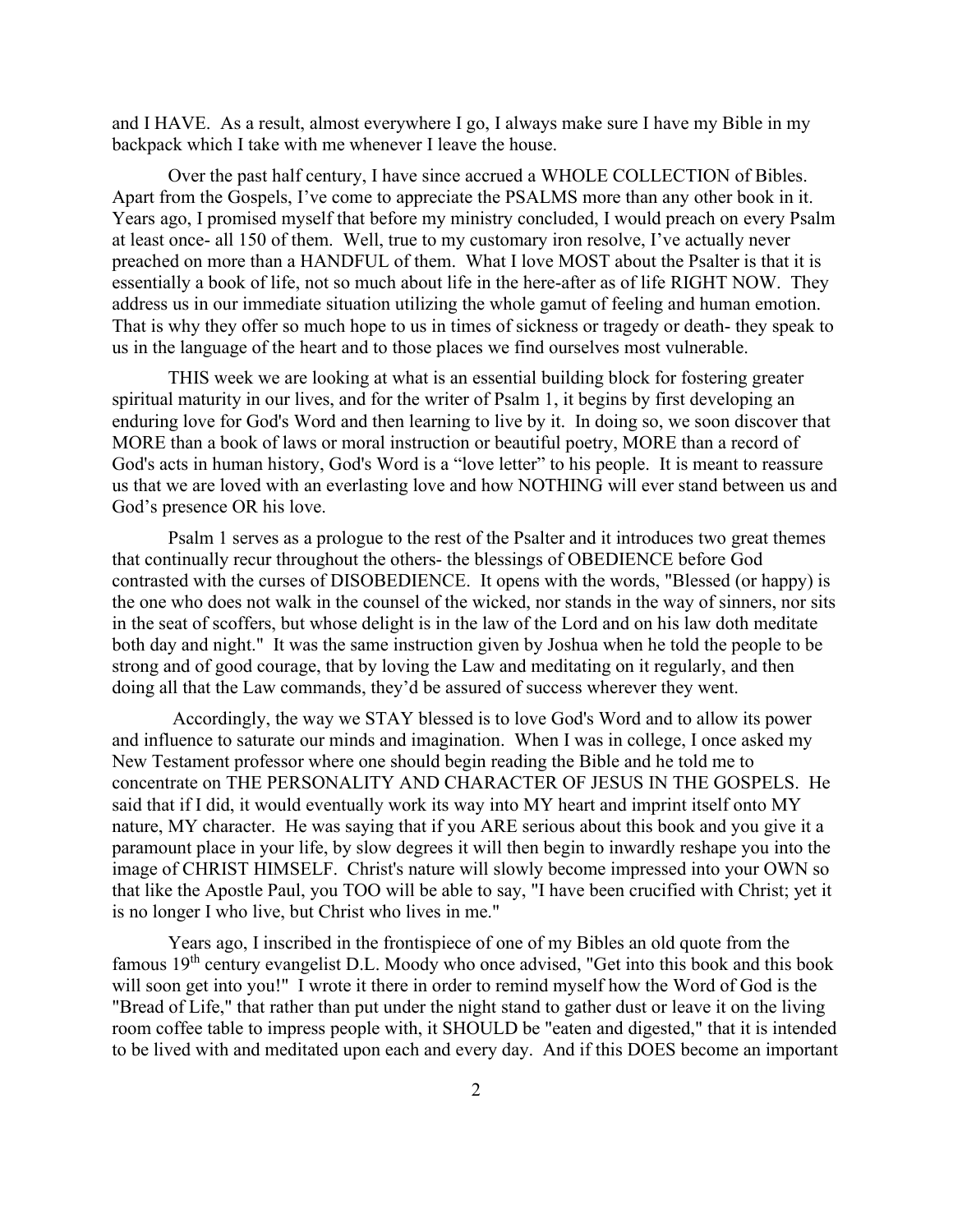discipline in our lives, then, as the Psalmist assures us, we will be like a tree that has been transplanted from dry ground to a NEW place where our roots will be able to draw cool, refreshing water; a tree that will yield its fruit in its season and whose leaves will never die.

To the ancient Israelites, nothing was MORE important than moral education. They took seriously that well-known text from Proverbs, "Train up a child in the way he should go, and when he is old he will not depart from it." It was the father's first duty to teach his children God's commandments and all the wonders that God had done for his people. They were to explain the meaning of the great feasts to their children and show them how each of the customs had a holy significance. They, in turn, were to hand down those same traditions to their OWN children that God's laws and Israel's customs would continue in perpetuity. For those able to attend school, their primary text was the Torah, the holy Law of God- language, grammar, history, and geography were all studied in it. "It is in the Bible," says Josephus, the ancient Jewish historian, "that the finest knowledge is to be found, and the source of all TRUE happiness."

We know that Jesus and his disciples lived in the scriptures- it formed and gave life to their faith and convictions; it guided them in their daily living and bolstered their courage in the face of tremendous persecution. Subsequently, the Apostle Paul exhorted his young disciple Timothy to "study and show himself approved, a workman that needeth not be ashamed, but rightly dividing the word of truth." This COMMAND is no less directed at ANYONE who would call him or herself a serious disciple of Jesus Christ.

Several years ago, I came across this disturbing quote from the late Elizabeth Achtemeier- former professor of Bible and preaching at Union Theological Seminary in Richmond, Va. She wrote:

*Through 30 years of teaching in seminaries I have become convinced that the church has largely failed in its mission of educating its people in the apostolic, biblical faith. Every preacher who enters a pulpit these days must assume that the congregation knows almost nothing about the content of the Scriptures. The language of faith, the meaning of the sacraments and the basic doctrines of the Christian church are almost totally devoid of meaning for the average church-goer. Thus our congregations are often at the mercy of the latest kooky cult (witness Shirley MacLaine and New Age religion), and there is no common biblical story that binds them together in their faith. Individuals drift from one church to another, without roots, without religious history, without any Rock or Refuge or any sense that they belong to a communion of saints or participate in an ongoing history of salvation that God is working out in their lives and world.*

While pastoring in Indiana, I attended an over-night Presbytery meeting where we heard two dynamic presentations from Dr. Rodger Nishioka, a professor of evangelism at Columbia Theological Seminary. He made it clear that though we Presbyterians have traditionally placed a greater premium upon education than most other denominations, ignorance in our churches abounds as to what the Bible says as well as a lack of knowledge concerning our historic creeds and Reformed Heritage. This doesn't just apply to those who think of themselves as FRINGE members or CASUAL attenders but even to those who occupy these pews SUNDAY AFTER SUNDAY AFTER SUNDAY. The perception of a great many Christians is that we come to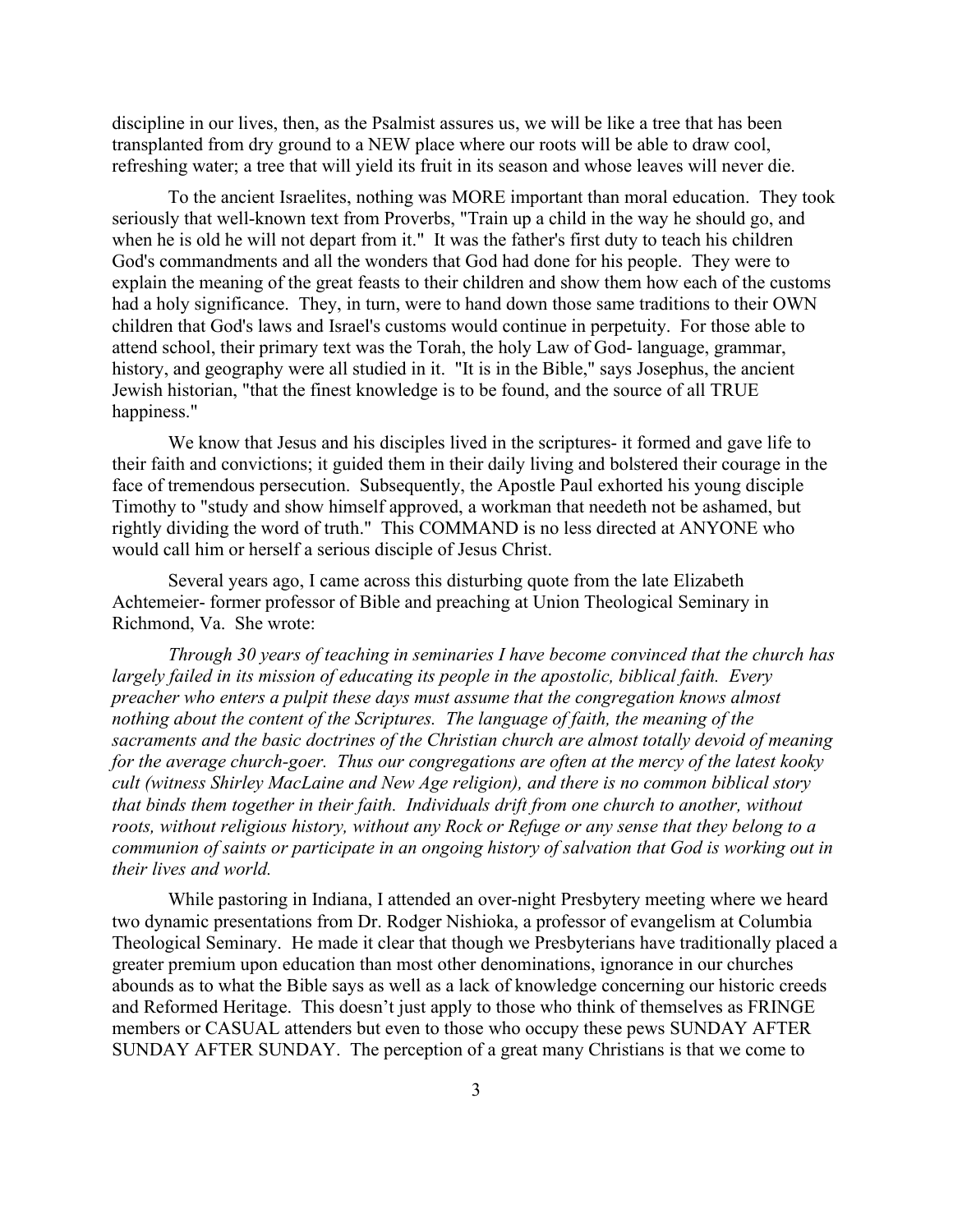church on Sunday mornings to get our weekly diet of both worship and the Word, convinced that that one hour of devotion is all that is needed to sustain us. After all, isn't this what we pay the minister for- to pray for us, to do all the necessary research for us and then preach to us the fruit of his labors so that WE don't have to pray and study and wrestle with the text ourselves?

The fact is that spiritual maturity and biblical and theological illiteracy among Christians are at alarming levels. For instance, a Gallup poll taken a few years back showed how an overwhelming majority of persons who call themselves "Christian" NEVER or ALMOST NEVER crack their own Bible at home or read it outside of church. What this reveals is that though people REVERE the Bible, they don't READ it, that we spend more time with our nose buried in the daily newspaper or some trashy novel (which I believe are both OK, mind you) than we do trying to divine the Word of God! It also showed that women, Afro-Americans, older people, Protestants, evangelicals, Southerners and the less-educated are more likely to read the Bible and read it more often than OTHER groups.

In the early 1950's, the Episcopal Bishop Theodore Wedel wrote a book entitled *The Christianity of Main Street* in which he observed that the "Christianity of Main Street" in America is in danger of becoming a vague faith in ethical principles and values that have no Biblical or theological rootage, an illiterate Christianity living under the illusion that such illiteracy does not matter very much. The secularized Christianity of Main Street is essentially a humanistic faith, a system of ethical ideals lacking any real relation to the Christian doctrines from which they originally arose. Similarly Will Herberg, in his famous book *Protestant-Catholic-Jew*, declared that America's high ethical idealism--its "common faith"--had similarly been divorced from its historical roots in the Judeo-Christian tradition. The conviction is prevalent among church members that religion is in essence an ethical opinion and that religion and ethics are virtually identical. The essential thing is "morality," and religion is a useful means toward achieving this end.

If what Elizabeth Achtemeier says is accurate, that every preacher who enters a pulpit these days must assume that the congregation knows almost nothing about the content of the Scriptures; that the language of faith, the meaning of the sacraments and basic doctrines of the Christian church are almost totally devoid of meaning for the average churchgoer, then the Church is in deep, deep trouble. I believe this accounts for the popularity of a great many preachers and teachers today. Because most congregants don't know the difference, these church leaders are able to pass off personal opinions or the latest psychological and religious fads for biblical truth instead of a genuine encounter with God's Word that can change their lives and help transform the world.

However, I DO offer you this ray of hope this morning. While going through my collection of news clippings, I came across an article concerning an elderly woman who was learning to read for the very first time. This is how it opened:

*Dateline: Warner Robins, Georgia. When Ruby S. Williams was coming up, there wasn't much time, or much need, for book learning. Her place, according to her parents and the white man whose farmland they tended, was in the fields, chopping cotton, cutting asparagus, picking peaches and clearing brush. She took the three-mile hike to school only sporadically, and quit by the time she was 14. Although she was two generations removed from slavery, it was hard to*